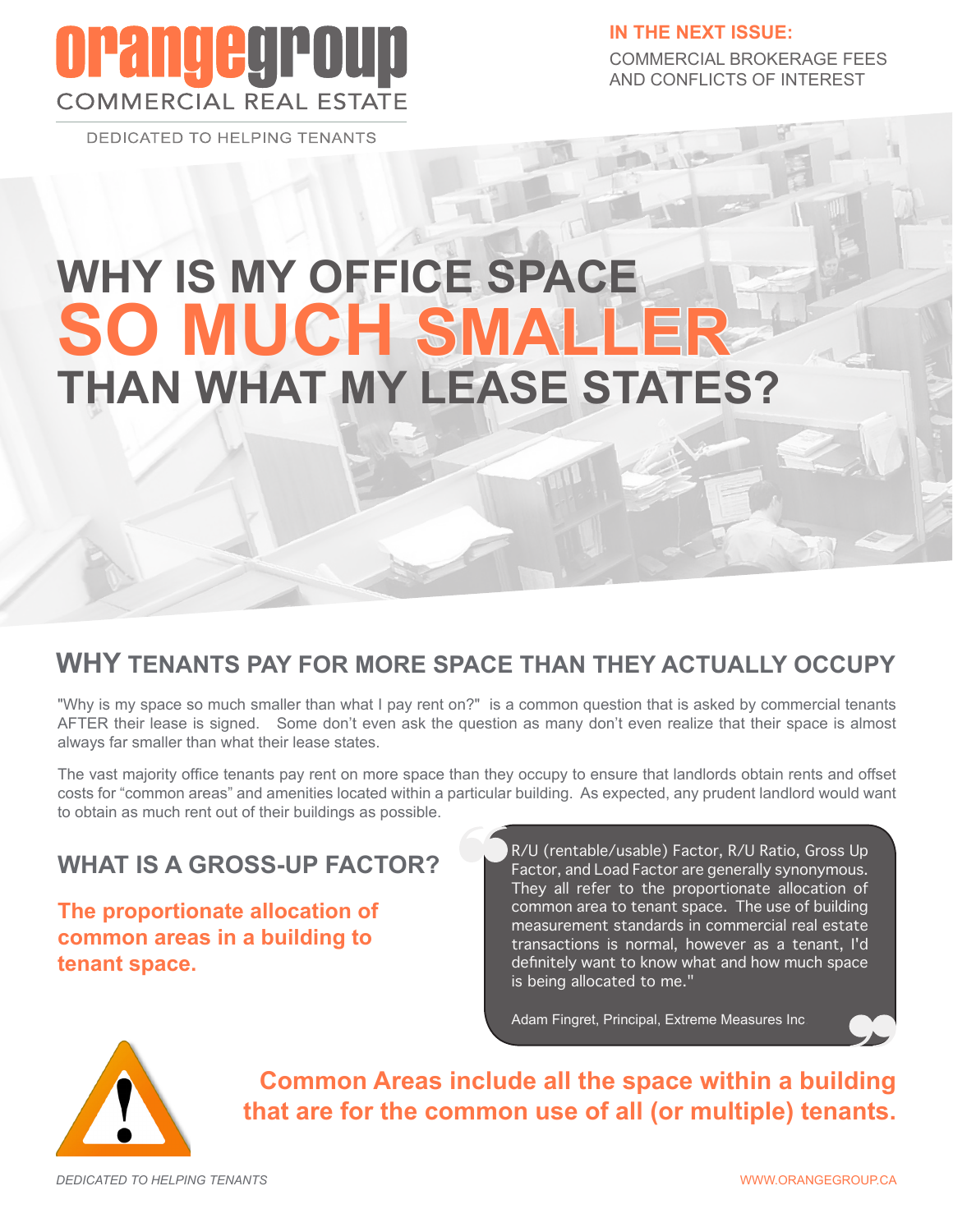### **WHAT SPECIFIC AREAS ARE CALCULATED TO DETERMINE THE GROSS UP FACTOR?**

#### **COMMON AREAS TYPICALLY INCLUDE:**

- **Washrooms**
- **Elevators**
- **Atriums**
- **Lobbies**
- **Hallways**
- **Electrical & Utility Rooms**
- **Amenities (i.e. fitness)**
- **Conference Rooms**
- **Other….(?)**



**Virtually all commercial leases are based on "Rentable Area"**. **This should not be confused with "Usable Area"**  – which is rarely referenced or discussed with Tenants. Typically, common areas within a building account for 8 – 16% of a building's total size (and in some cases, substantially more). As a result, your lease will require you to pay your proportionate share of that common area. **Therefore, the rentable area of your office space (***and your rent payments***) will be 8 – 16% higher than what you actually use (Usable Area).** 

**Rentable Area**



### **WHY HAVEN'T I HEARD OF IT? WHY WASN'T IT DISCLOSED?**



**Here's a clue: Listing agents** (the companies whose "for lease" signs adorn most large office buildings) **work for LANDLORDS**\*. As a result, many prefer not to highlight the fact that you're paying on far more space than you occupy – along with a myriad of other "landmines" that unsuspecting tenants absorb in a typical commercial lease.

\*Some listing agents will disclose that they are willing to act as a dual agent (meaning that they'll try to work for *both* the landlord and tenant). This is akin to letting the plaintiff's lawyer also represent you as defendant in court, which is why regulators are increasingly prohibiting the practice.